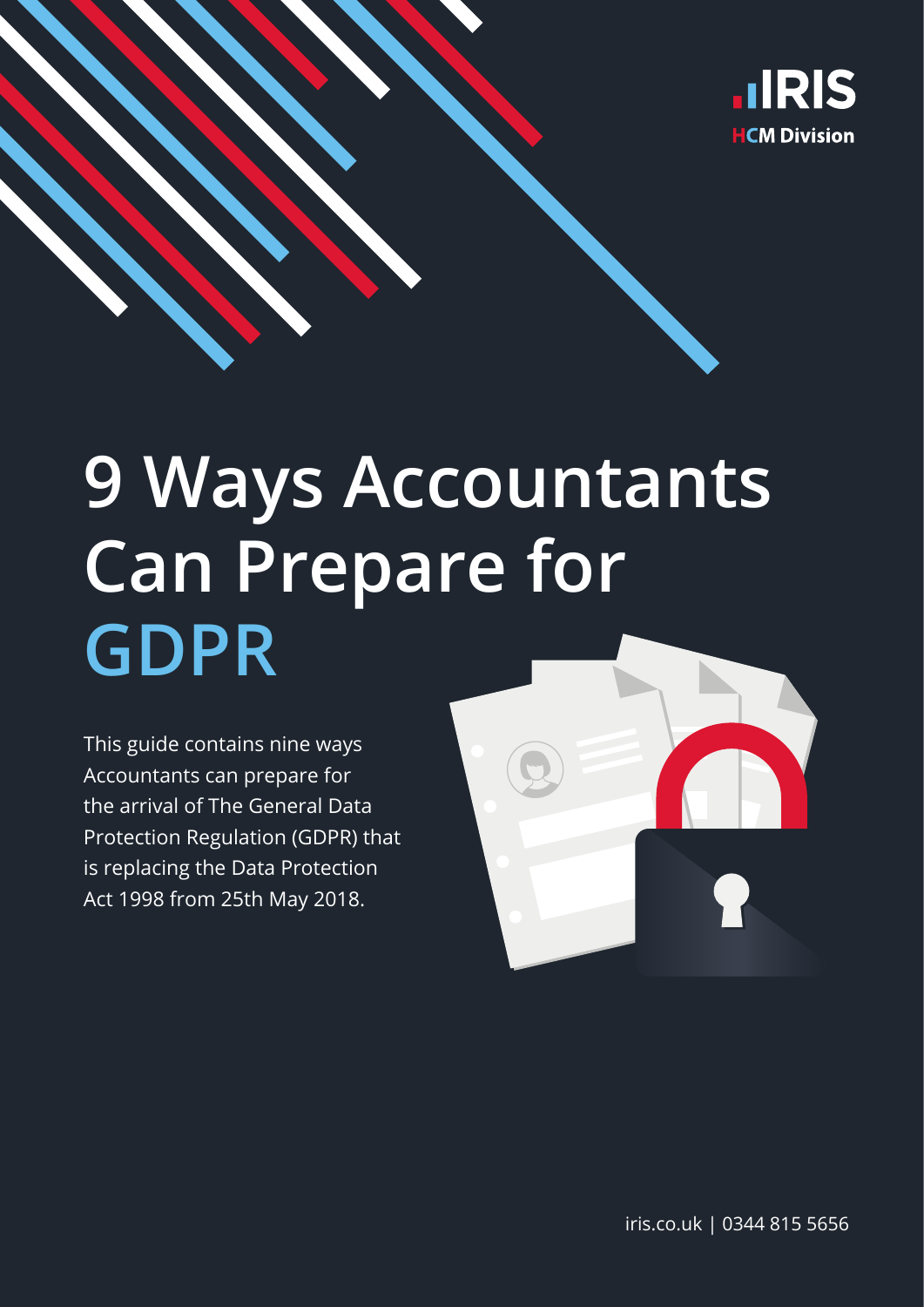# Introduction

The UK is shortly due to undergo the biggest change to its Data Protection laws in over twenty years with the introduction of GDPR in May 2018. These changes will replace the

current Data Protection Act 1998 and provide more robust and up-to-date regulations for businesses to follow when handling customer data.

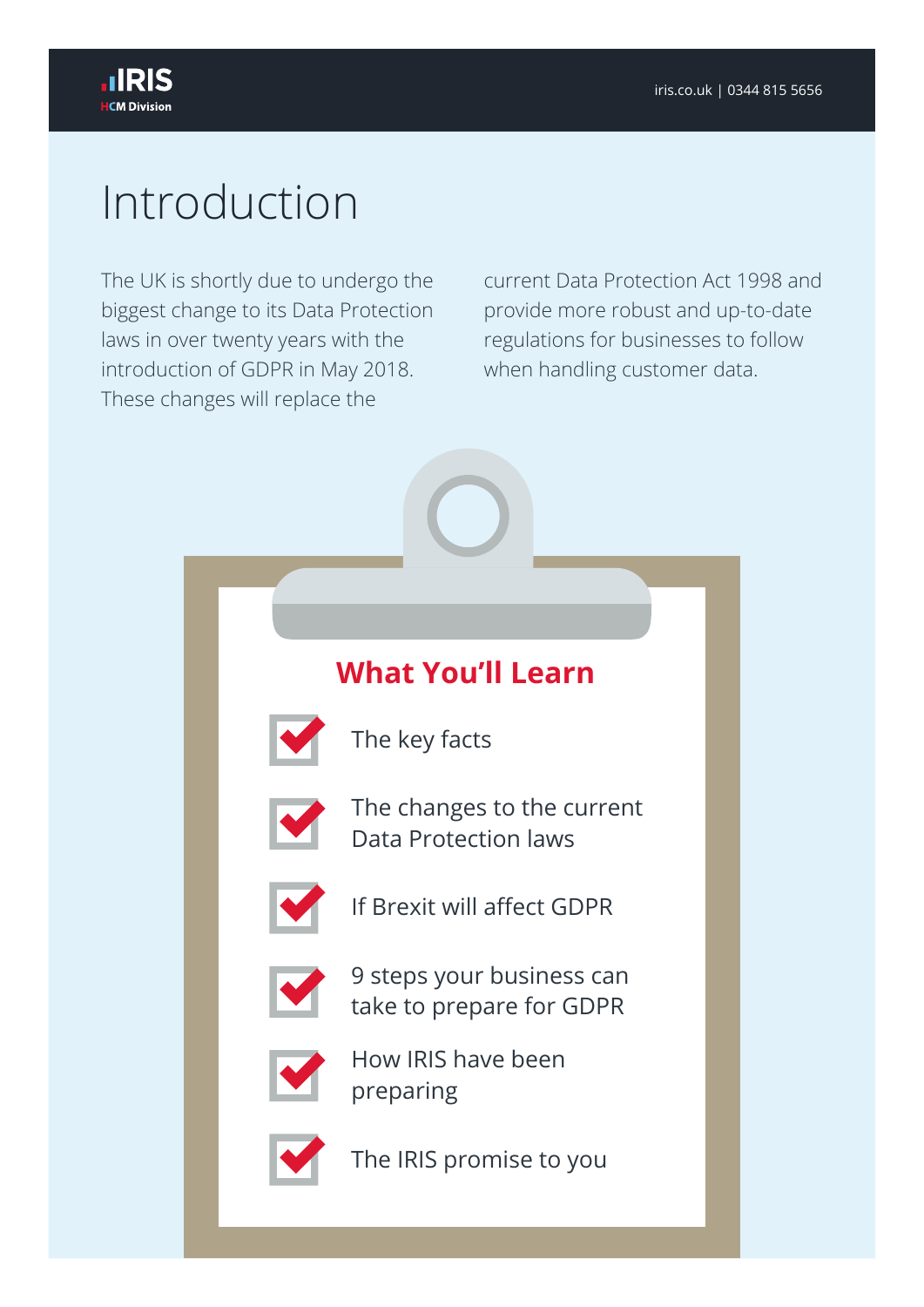# GDPR for Accountants

The Introduction of the GDPR will affect any professional accountants that store, collect, or process personal data in relation to employees or clients, will be directly impacted by the new rules.

The updates mean that practitioners will have to document more thoroughly and inform the data subject, from which the personal information is collected from, to adhere to their data rights.

#### **Key things accountants will need to consider:**

- Keeping accurate maintenance of documentation of customer data?
- The need to record how and when customer consent was lawfully gained
- Consent must now be specific, informed, and unambiguous
- Data subjects have a right to opt out of any form of automated evaluation, i.e. credit scoring
- Are you still compliant when partnering with global businesses i.e. software providers, will change when GDPR arrives

• Any businesses using global cloud servers to store or transfer ANY confidential data should act NOW to avoid non compliance

#### **The Right to be forgotten**

The introduction of the GDPR carries important changes affecting accountants significantly. The arrival of the "right to be forgotten" means customers have the right for their personal data to be deleted on request. When the individual withdraws their consent, the practice must then also notify any other third parties holding the data that consent has been withdrawn. The data must then be deleted immediately free of charge and within 48 hours.

The erasure of data could potentially be difficult due to backups, multiple systems and cloud storage. The practice must decide upon the type of risk assessment to carry out to ensure that they are compliant with the regulation.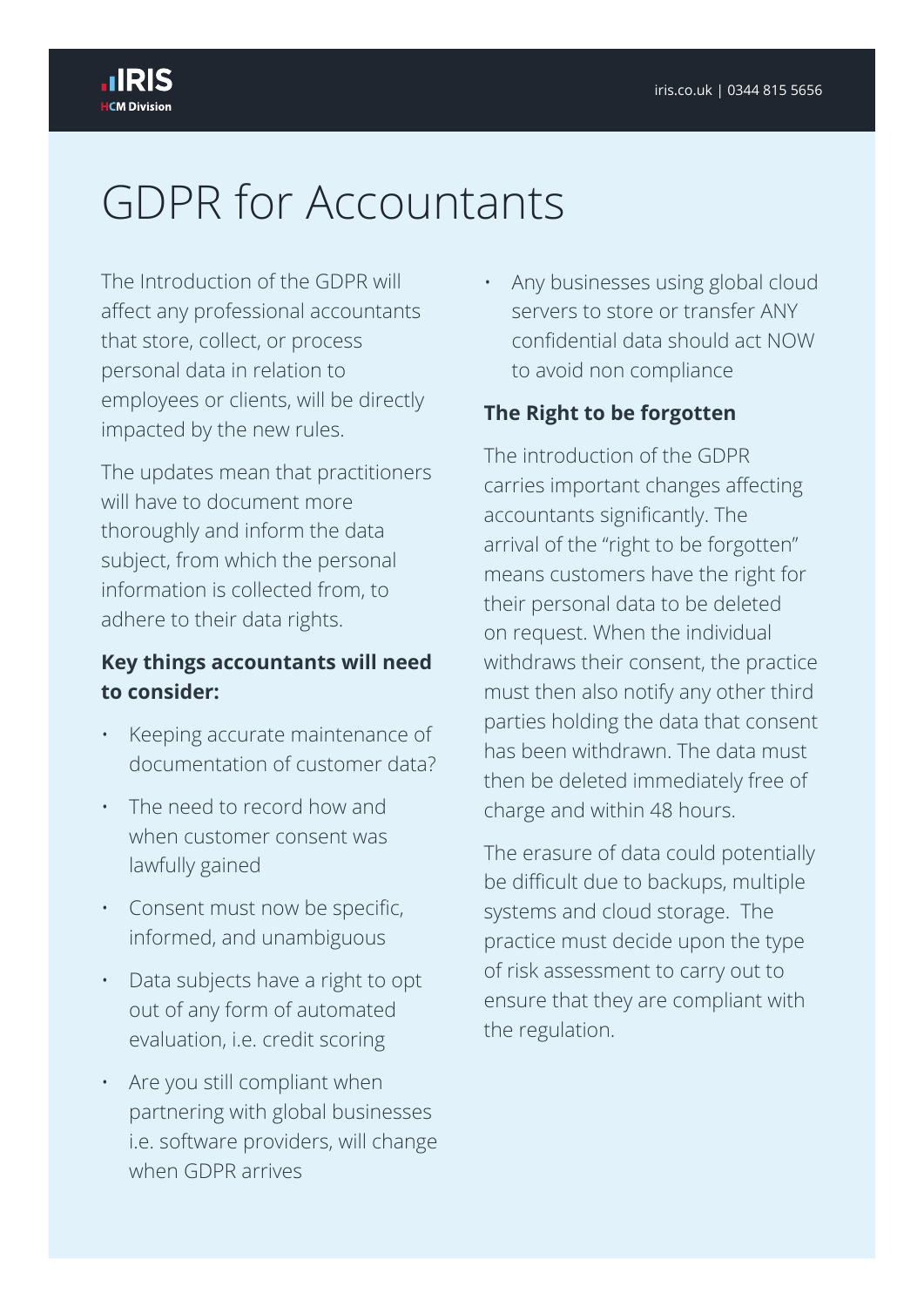# What are the 5 key facts?

**1.** The General Data Protection Regulation (GDPR) is replacing the Data Protection Act 1998 from 25th May 2018.

GDPR will harmonise data protection laws across the EU,<br>and will update the current regulations to take full account of<br>globalisation, and the ever-changing technology landscape. and will update the current regulations to take full account of

The Regulation will apply to any company processing the personal data of individuals in the EU in relation to offerir goods and services, or else to monitor their behaviour. personal data of individuals in the EU in relation to offering goods and services, or else to monitor their behaviour.

Significant penalties can be imposed on employers who<br>breach the GDPR, including fines of up to €20 million or 4%<br>of the businesses annual turnover, whichever is greater. breach the GDPR, including fines of up to €20 million or 4% of the businesses annual turnover, whichever is greater.

The level of fine will depend upon the type of breach and<br>any mitigating factors, but they are designed to strongly<br>penalise any employers who show a disregard for the GDPI any mitigating factors, but they are designed to strongly penalise any employers who show a disregard for the GDPR.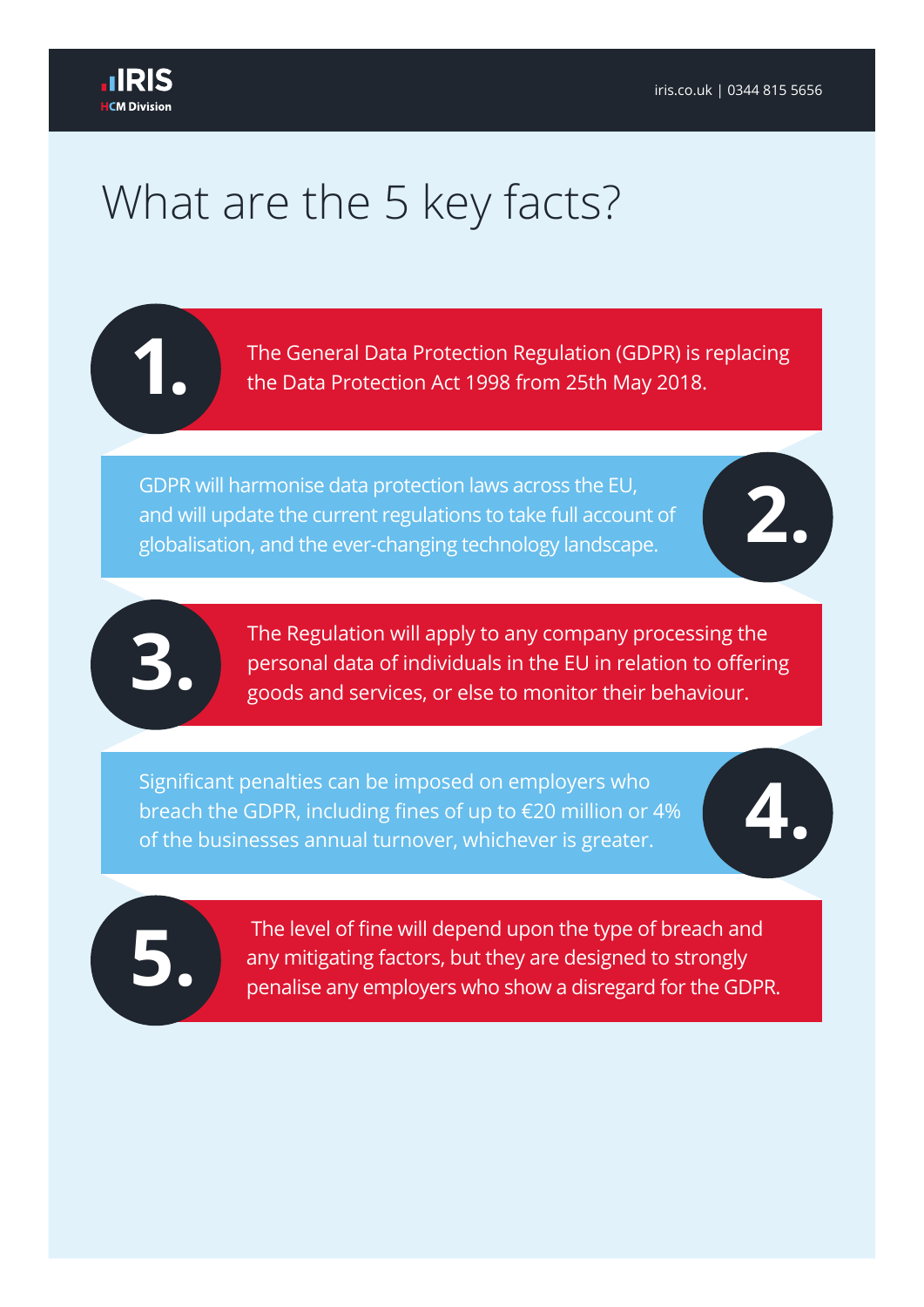# How will it differ to the current Data Protection laws?

A well motived and engaged employee is a happy employee.

Under the Data Protection Act 1998, employers are required to provide employees and job applicants with

a privacy notice, setting out certain information. Under the terms of the GDPR, employers might now need to provide more detailed information, such as:



- **2. If data will potentially be transferred to different countries**
- **3. Information on the right to make a subject access request**
- **4. Information on the right to have personal data deleted or rectified in specific circumstances**

The GDPR will also impose a mandatory breach reporting requirement, requiring employers to notify and provide key information to the data protection authority within 72 hours of any breach.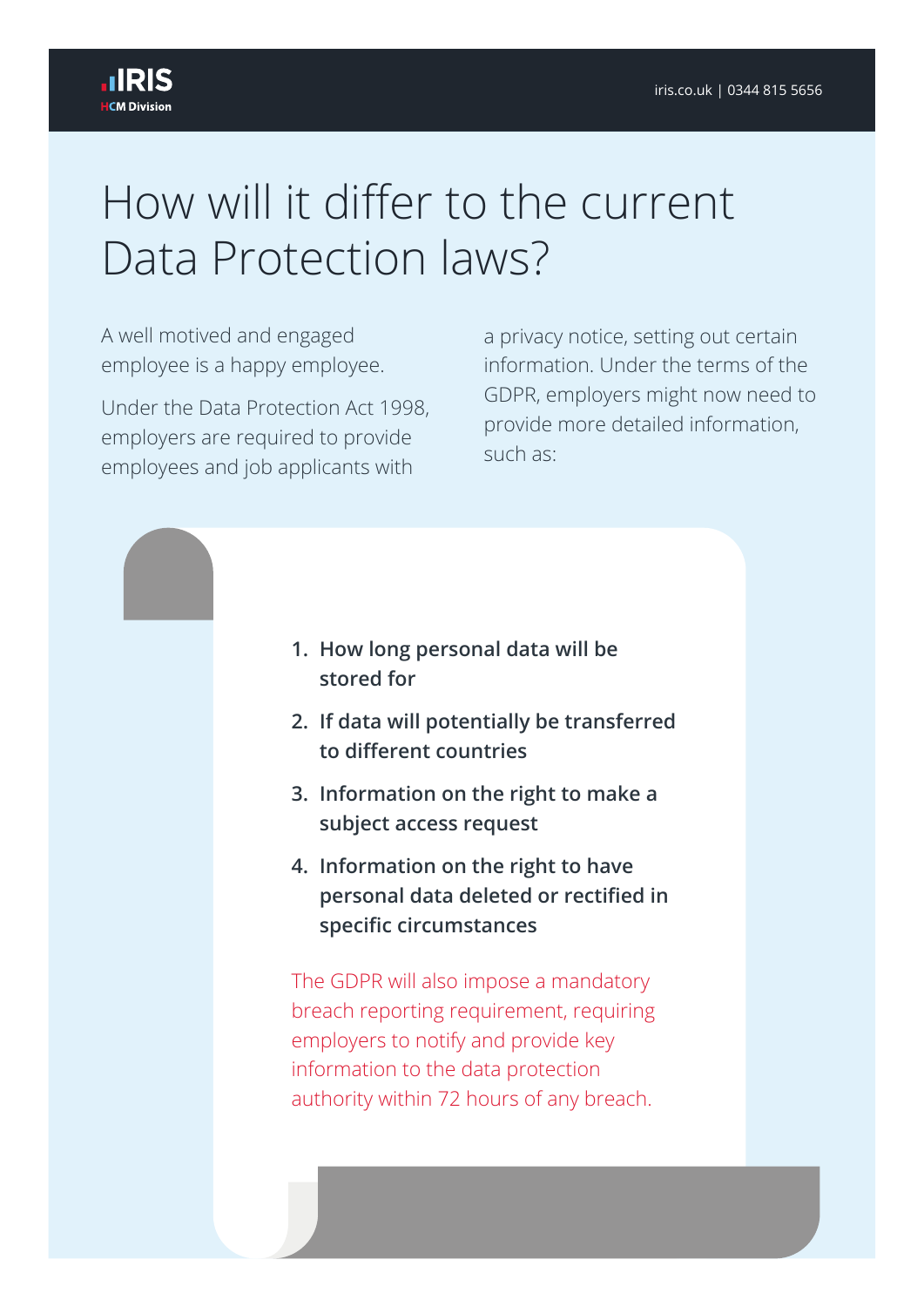# How will Brexit affect GDPR?

The GDPR will continue to apply to UK businesses for now, regardless of Brexit. It should be remembered that the UK will continue to remain a part of the EU until at least 2019, regardless of the beginning of Brexit negotiations.

The GDPR took effect prior to the triggering of Article 50, meaning we must still comply until at least the time we officially leave the EU and until it is replaced with UK data protection regulation.

Even on leaving the EU, businesses directing products and services at EU citizens will still have a legal requirement to comply with the GDPR.

#### **So, what happens after 2019?**

Plans for new data protection rules in the UK have been confirmed in the Queen's Speech. The Queen said the UK would retain its "world-class" data protection regime.

It's important to know that the UK was a key driving force behind the legislation in the first place, so it's expected that the GDPR will simply be adopted by the UK as we aim to keep our, as the Government puts it, 'World Class' data protection regime and help the UK "maintain its ability to share data with other EU members states and internationally after we leave the EU".

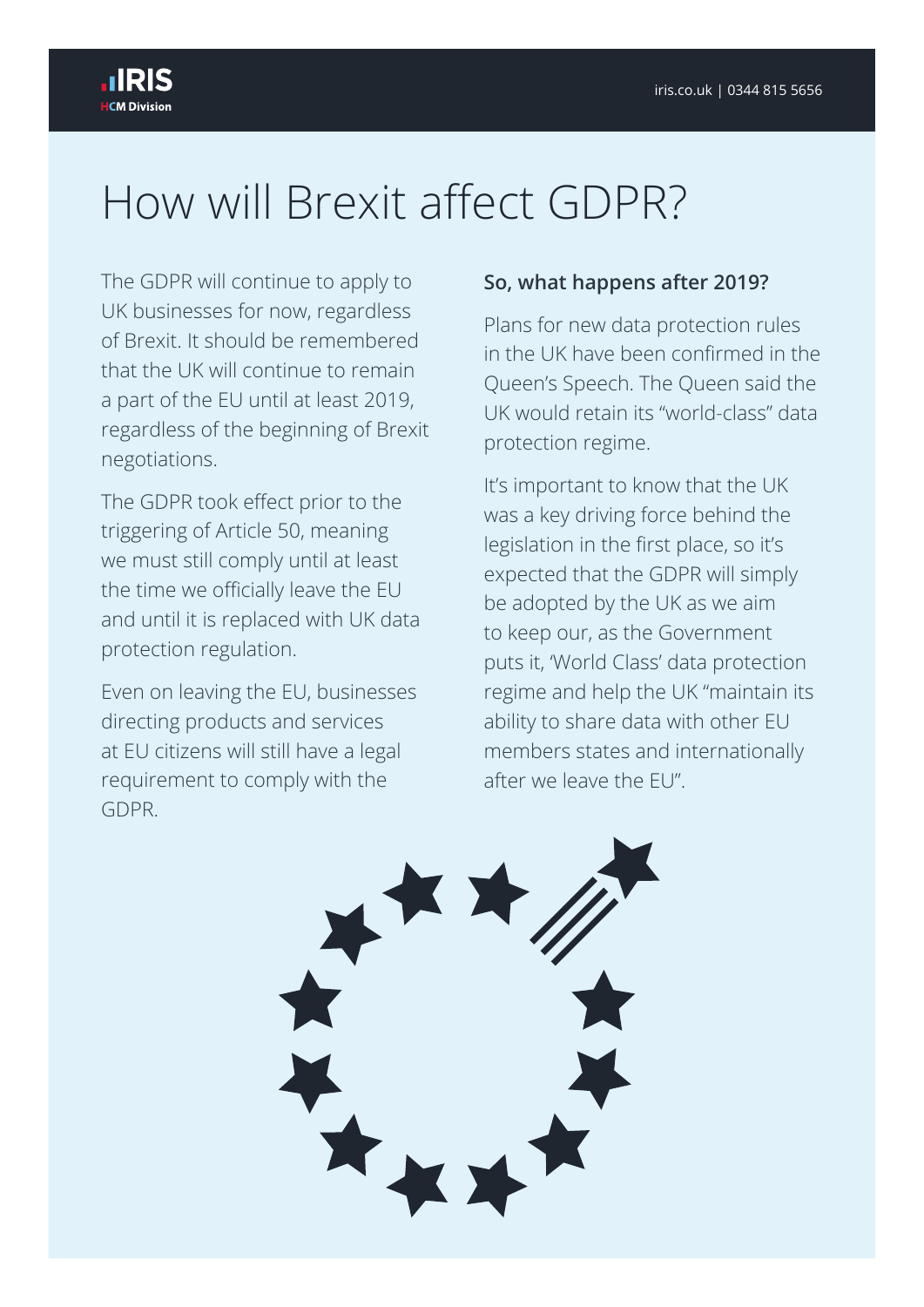**1**

**2**

**3**

**4**

### 9 steps your accountancy can take to prepare for GDPR

### **Tick when completed**

Read and absorb as much as possible on the subject. You and your team may need to fully understand how the terms of the Regulation will affect policies and procedures for recruitment, the course of employment, and when contracts are terminated.

Review and update all your existing data protection policies. It has never been more important to ensure that any changes or updates are clearly communicated to your employees. Equal opportunities policies may also need to be updated to explain any changes to the way in which sensitive data is stored and retained.

Health-check all your current relationships with service providers, data processors and contractors. Do you need to make any changes to the way you do business?

Amend any documentation that alludes to data processing, as employees may now have rights to expect greater transparency in relation to this. Work with other key stakeholders to ensure that all personal data is processed properly.

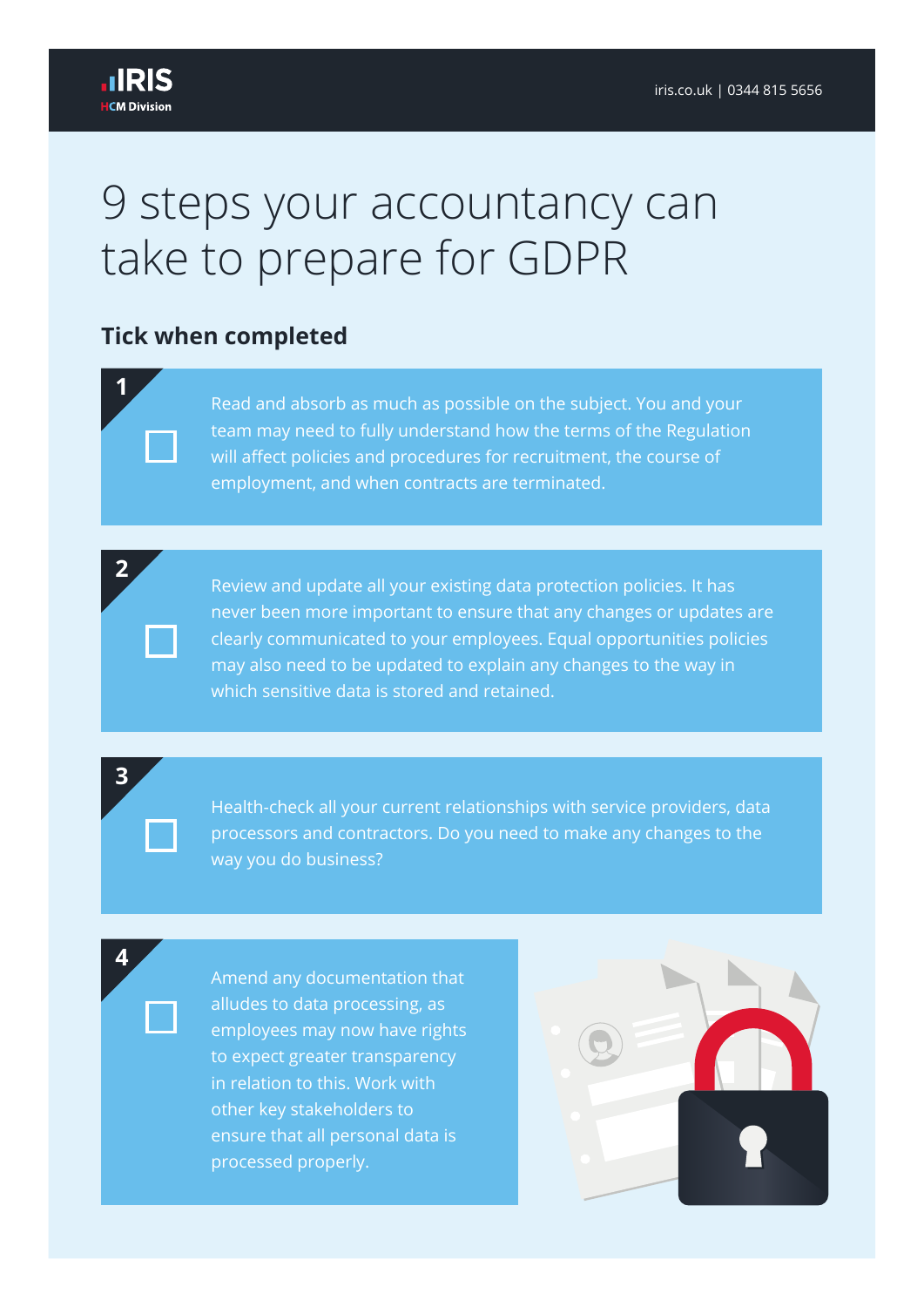**5**

**6**

**7**

# 9 steps your accountancy can take to prepare for GDPR

Check that you have suitable systems in place to notify the regulator (and, potentially any affected data subjects) if a data breach should occur. Inform all staff on the correct procedure and response if this is to occur. Developing a data breach response programme is vital to ensuring the correct protocols are observed.

Check in with your IT team – you need to ensure that your IT system allows you to delete data in a comprehensive way, as data subjects may have a new 'right to be forgotten.'

Employees may have an enhanced right over any use of their data in a professional environment. Employers may need to take steps to ensure that employees have expressly consented to the use of their data. Where consent is necessary, you should consider using a separate form for this, rather than including it as a clause in an employment contract.

**8**

Review all your current privacy notices, and update them to ensure they comply with the more detailed information requirements. All information included must be easy for employees and job applicants to understand.

**9**

Review any arrangements you may have involving personal data being held outside the UK.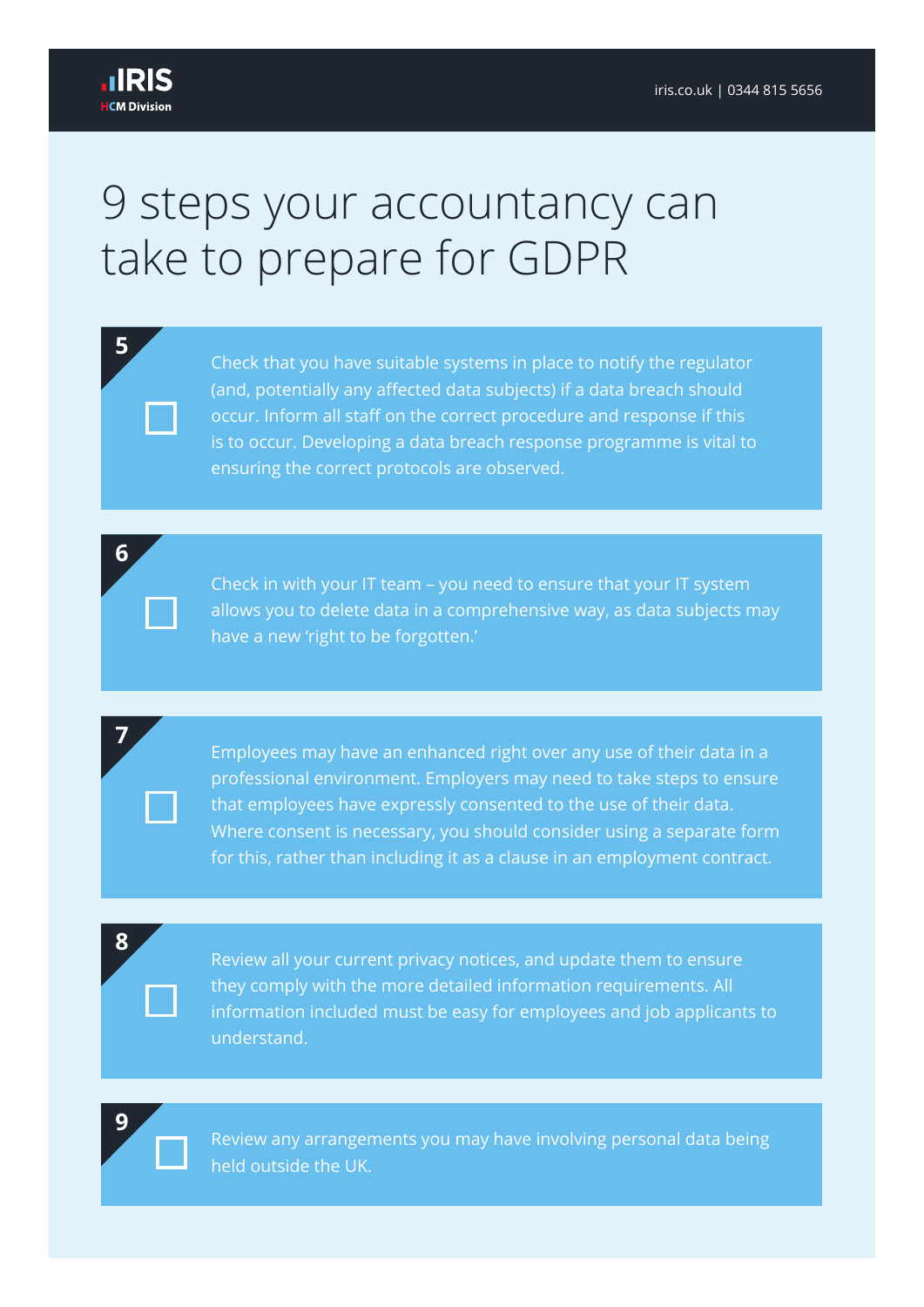# How have IRIS been preparing?

In recognition of the level of work needed to align our current business and policies with the new rules and requirements, IRIS have been preparing for the anticipated changes for some time. We have the highest confidence in our ability to support all customers in meeting their new responsibilities under the terms of GDPR.

During the last few months, IRIS has been carrying out a full GDPR product compliance analysis and risk-assessment. All data processing documentation that will be relevant to the new Regulation will also be fully updated in advance.

### **The IRIS promise to you**

Any extra product functionality required by GDPR will be fully implemented into the IRIS and Earnie software range prior to the 25th May 2018 commencement date. All customers will be kept fully informed of any significant changes that may be necessary to your software's service provision due to the new legal requirements.

#### **We are taking three key steps to achieve this:**

- **1.** Documenting all current processes and data flows, and analysing any potential areas of weakness or vulnerability across our whole cloud product portfolio. This enables us, to pinpoint areas ripe for improvement in advance of the GDPR deadline, and to take swift and positive action to make improvements.
- **2.** Carrying out a detailed 'gap analysis.' This is extremely helpful in identifying our overall level of compliancy ahead of the introduction of the Regulation, as well as allowing us to detect areas needing improvement in our product offering.
- **3.** Conducting risk assessments to identify where any additional security measures may need to be implemented within the IRIS and Earnie software range, and whether any other key GDPR compliance requirements are necessary prior to the Regulation's introduction.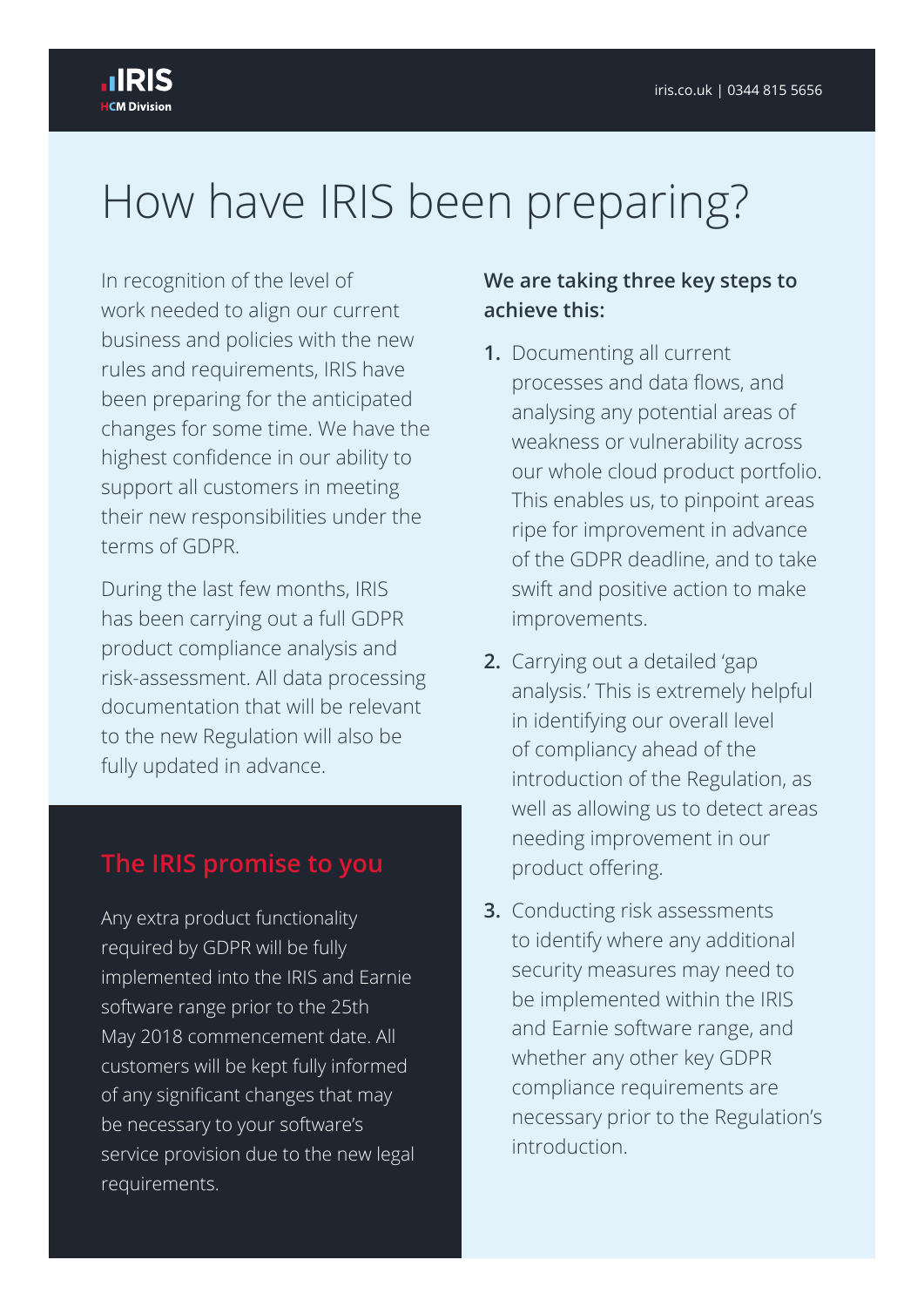

# 3 ways we can help



**Free GDPR Health Check**



#### **HR Self-Service Software**



### **1. Free GDPR Health Check**

Book your complimentary Health Check today to see where you stand before the regulations come into force.

#### **During the Health Check we will run through:**

- Who you need to raise GDPR with to help ensure your business is properly preparing
- How you're storing your data
- Is any of your data stored abroad?
- How quickly could you comply with a Subject Access Request?
- Do you need to appoint a Data Protection Officer?
- Have you considered whether you need to carry out a Data Protection Impact Assessment?

### **Book Health Check**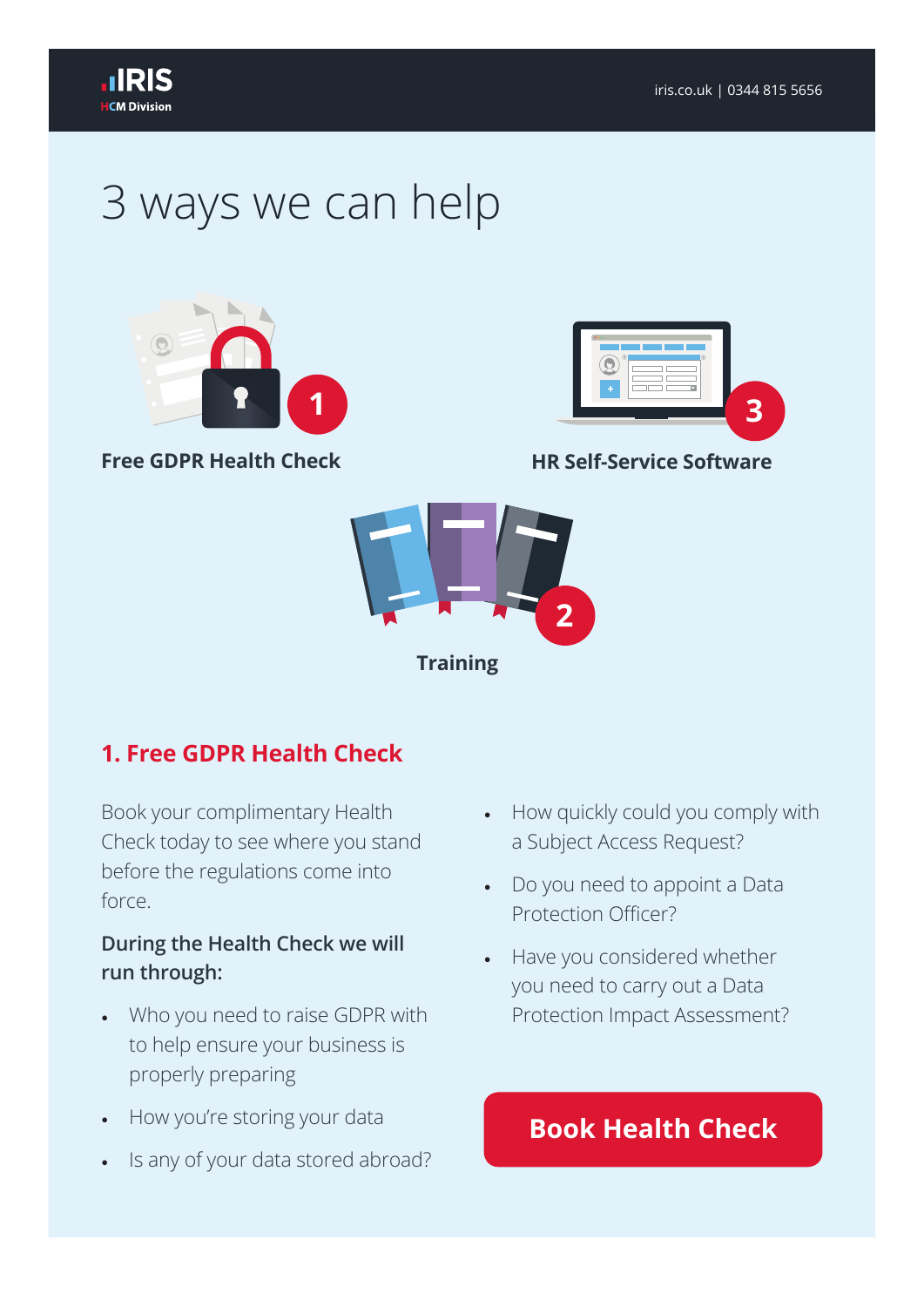# 3 ways we can help

### **2. Training**

#### **An introduction to General Data Protection Regulation**

Learn how GDPR may affect you as a data controller and what you can do now to prepare.

#### **Who is the course for?**

This course is suitable for anyone who employs individuals or offers services to citizens in the EU. The course aims to highlight the key issues that might affect you as a business and to help you understand the next steps for your business. This may include seeking legal advice and getting more

#### **3. HR Self-Service Software**

IRIS HR is cloud-based, self-service HR software which helps your business or business comply with GDPR legislation.

You can quickly and easily action any subject access requests you might receive from your employees so that you can comply comfortably within the new timescales.

information for your managers across your business.

The course will take place as a group webinar and last for two hours plus time for a question and answer session.

#### **Cost: £195 + VAT**

For the latest availability and to register your interest click the button below:

### **Register your interest**

The software helps you to spend less time managing the day-to-day admin of HR, and more time adding real value to your business.

Arrange a one-to-one software demonstration of IRIS HR.

### **Book 1-2-1 Demo**